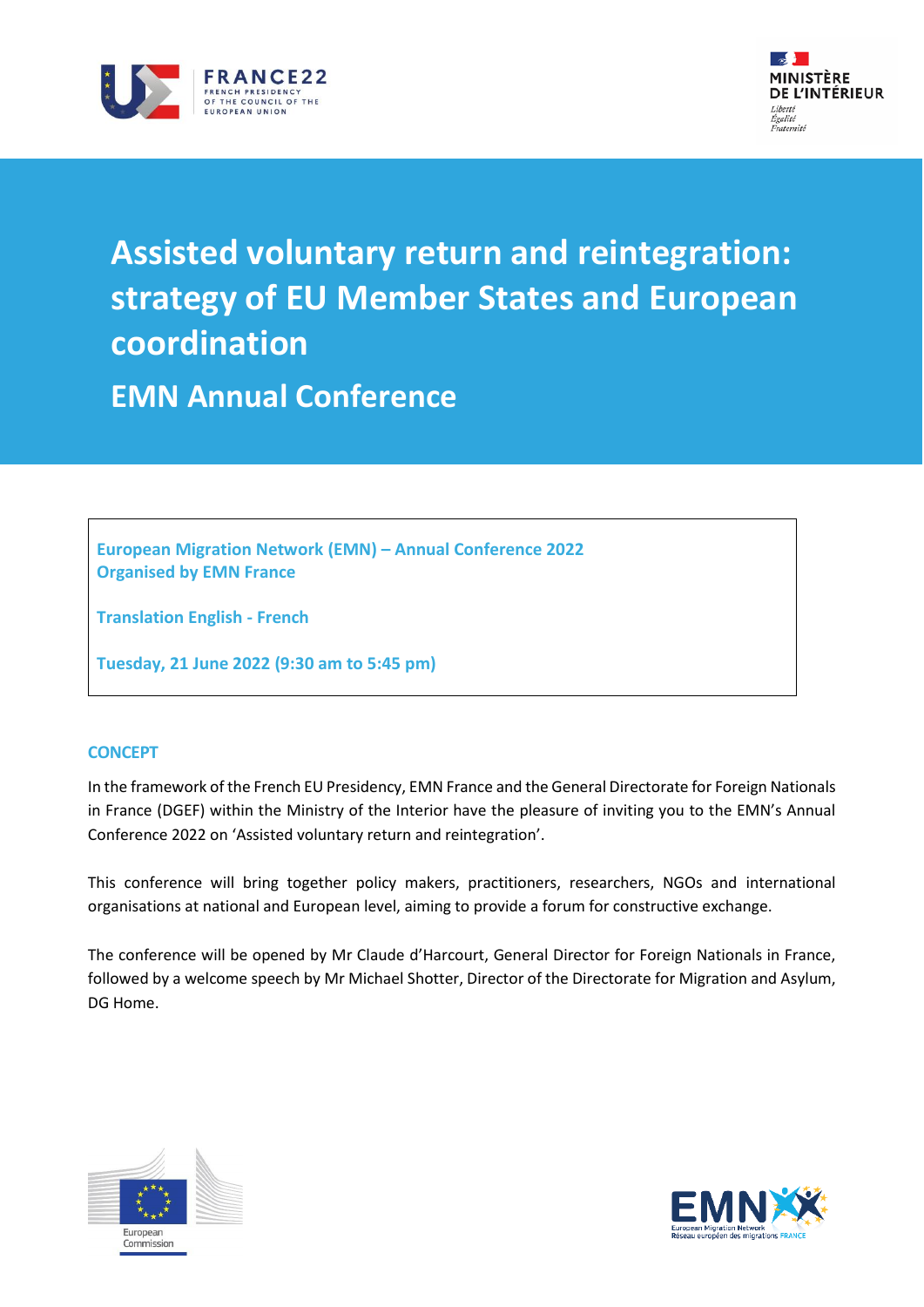## **AIMS AND OVERVIEW OF THE EVENT**

This conference will be dedicated to the issue of assisted voluntary return and reintegration, focusing on EU and non-EU Member State approaches and European coordination.

The EU strategy on voluntary return and reintegration published on 27 April 2021 promotes the importance of voluntary returns and aims at increasing their share and number, while increasing the quality of the support provided to returnees. The aim of this strategy is to develop a more uniform and coordinated approach among EU Member States as well as to boost the effectiveness and sustainability of the common EU system for returns for the mutual benefit of the returnees, the EU and countries of origin.

During the conference all participants will have the opportunity to discuss best practices and challenges related to voluntary return and reintegration.

Starting with EU tools and the legal framework, discussions will also focus on national schemes for assisted voluntary return and their promotion, as well as on reintegration programmes. Panellists and participants will make an analysis of the EU and national level, while also taking into account the perspectives of some countries of origin / transit.

## **AGENDA**

This conference is hosted as a face-to-face event on 21 June 2022 in Paris.

| <b>Tuesday 21 June</b> |                                                                                                                                                                                                                                                                                                                                                                                                                                                                                                  |  |
|------------------------|--------------------------------------------------------------------------------------------------------------------------------------------------------------------------------------------------------------------------------------------------------------------------------------------------------------------------------------------------------------------------------------------------------------------------------------------------------------------------------------------------|--|
| 09:00-09:30            | <b>Registration of participants</b>                                                                                                                                                                                                                                                                                                                                                                                                                                                              |  |
| 09:30-09:45            | Opening and introduction of the conference<br><b>EMN France</b>                                                                                                                                                                                                                                                                                                                                                                                                                                  |  |
| 09:45-10:15            | Keynote speech<br>Claude d'Harcourt, General Director, General Directorate for Foreign<br>Nationals in France, Ministry of the Interior<br>Michael Shotter, Director, Directorate for Migration and Asylum, DG<br>HOME, European Commission                                                                                                                                                                                                                                                      |  |
| 10:15-11:00            | Panel 1: The EU's political and financial framework<br>Moderator (representative of the Sub-Directorate for Combatting Irregular<br>Migration, French Ministry of the Interior)<br>Establishment of the common EU system on return and the EU strategy<br>on voluntary return and reintegration: Silvena Pesta, Head of Unit,<br>Irregular Migration & Returns, DG HOME, European Commission<br>Role and work of the Return Coordinator (DG HOME/Return<br>Coordinator) Return Coordinator (tbc) |  |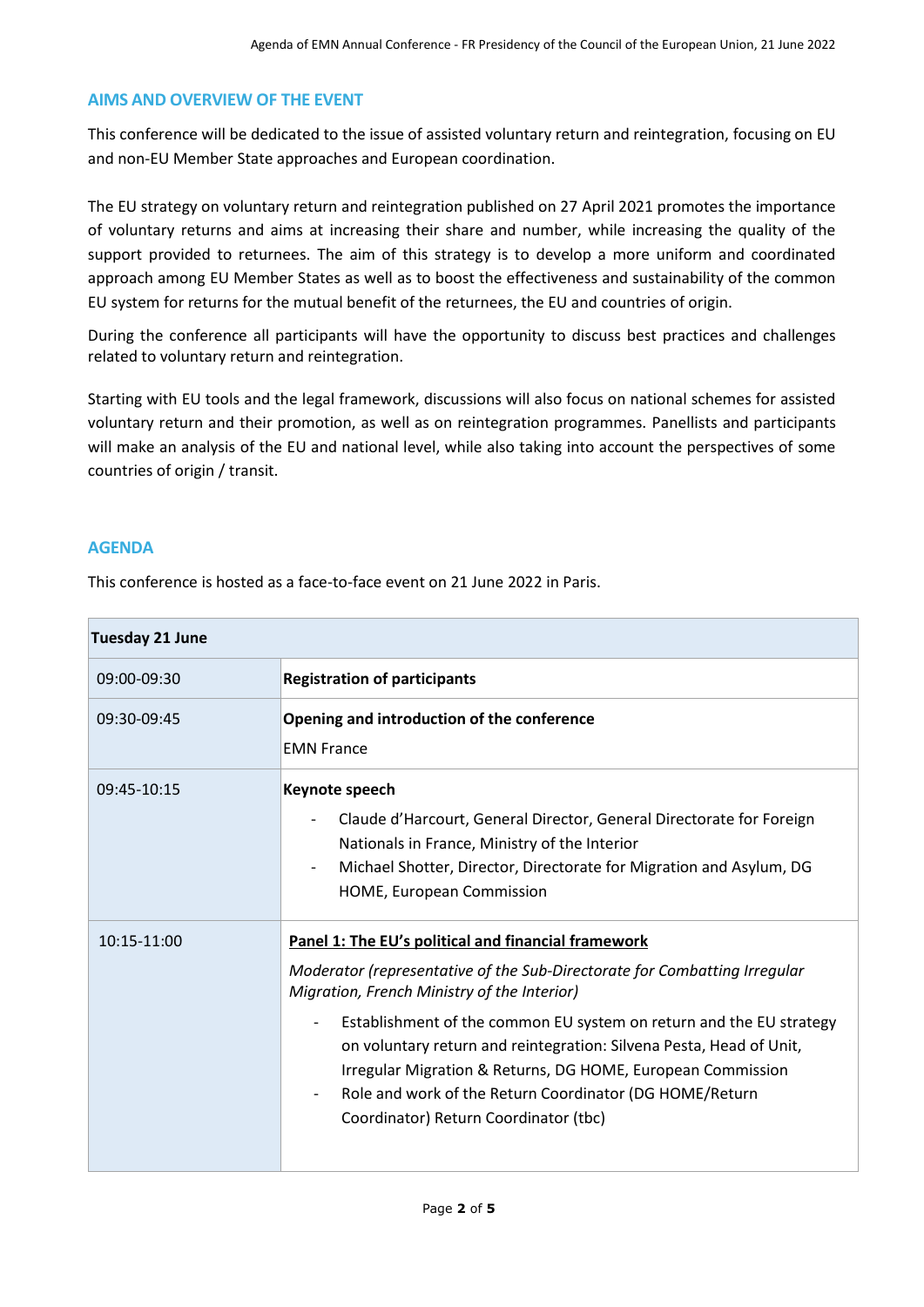| The relevant financial instruments for internal and external actions                                                                                                                                                                                                                                                                                                                                                                                                                                                                                                                                                                                                                                                                                                                    |
|-----------------------------------------------------------------------------------------------------------------------------------------------------------------------------------------------------------------------------------------------------------------------------------------------------------------------------------------------------------------------------------------------------------------------------------------------------------------------------------------------------------------------------------------------------------------------------------------------------------------------------------------------------------------------------------------------------------------------------------------------------------------------------------------|
| Asylum Migration and Integration Fund, AMIF (2021-2027) (Alexander<br>Smits, DG HOME, European Commission)<br>Instrument for Pre-Accession Assistance, IPA (representative of DG NEAR)<br>Neighbourhood, Development and International Cooperation Instrument,<br>$\overline{\phantom{a}}$<br>NDICI (representative of DG INTPA)                                                                                                                                                                                                                                                                                                                                                                                                                                                        |
| Coffee break                                                                                                                                                                                                                                                                                                                                                                                                                                                                                                                                                                                                                                                                                                                                                                            |
| Panel 2: Towards a better understanding of schemes for assisted voluntary<br>return and reintegration                                                                                                                                                                                                                                                                                                                                                                                                                                                                                                                                                                                                                                                                                   |
| Moderator (EMN France or head of department)                                                                                                                                                                                                                                                                                                                                                                                                                                                                                                                                                                                                                                                                                                                                            |
| Part 1: EU actions                                                                                                                                                                                                                                                                                                                                                                                                                                                                                                                                                                                                                                                                                                                                                                      |
| The new mandate of Frontex on voluntary return<br>$\checkmark$ Frontex wider return actions (Dries Lensen, Team leader,<br>European Centre for Returns Division, Frontex)<br>$\checkmark$ Joint Reintegration Services (Frontex) - Dries Lensen<br>√ Presentation of the Reintegration Assistance Tool (RIAT)<br>(Alexander Smits, DG Home)<br>$\checkmark$ Professionalisation of return counselling – structures and<br>curriculum (DG Home / Frontex / ERRIN) Mr Dries, Alexander and<br>Peter Neelen<br>ERRIN: outcome and exchange of experience (Ruben Laurijssens, Head of<br>$\overline{\phantom{a}}$<br>Program)<br>Innovative return and reintegration actions planned and developed under<br>the Reintegration and Return Facility (Peter Neelen, Head of Program,<br>ICMPD) |
| <b>Part 2: National schemes</b>                                                                                                                                                                                                                                                                                                                                                                                                                                                                                                                                                                                                                                                                                                                                                         |
| Complementary actions of the French Office for Immigration and<br>Integration (OFII) for the benefit of other EU Member States and<br>returnees (Fabrice Blanchard, Deputy General Director, OFII)                                                                                                                                                                                                                                                                                                                                                                                                                                                                                                                                                                                      |
| <b>EU Member State interventions</b><br>Pablo Izquierdo Ranea, Voluntary Return Service of Directorate General<br>for Humanitarian Assistance and Social Inclusion of Immigration,<br>Secretariat of State for Migration, Ministry of Inclusion, Social Security<br>and Migration, Spain<br>Maximilian Kirchner, Federal Office for Migration and Refugees, Division<br>72C, Policy on return, reporting, Germany<br>Matěj Urban, Voluntary Returns Unit, Department for Asylum and<br>$\overline{\phantom{a}}$<br>Migration Policy, Ministry of the Interior of the Czech Republic<br><b>Questions &amp; Answers</b>                                                                                                                                                                   |
|                                                                                                                                                                                                                                                                                                                                                                                                                                                                                                                                                                                                                                                                                                                                                                                         |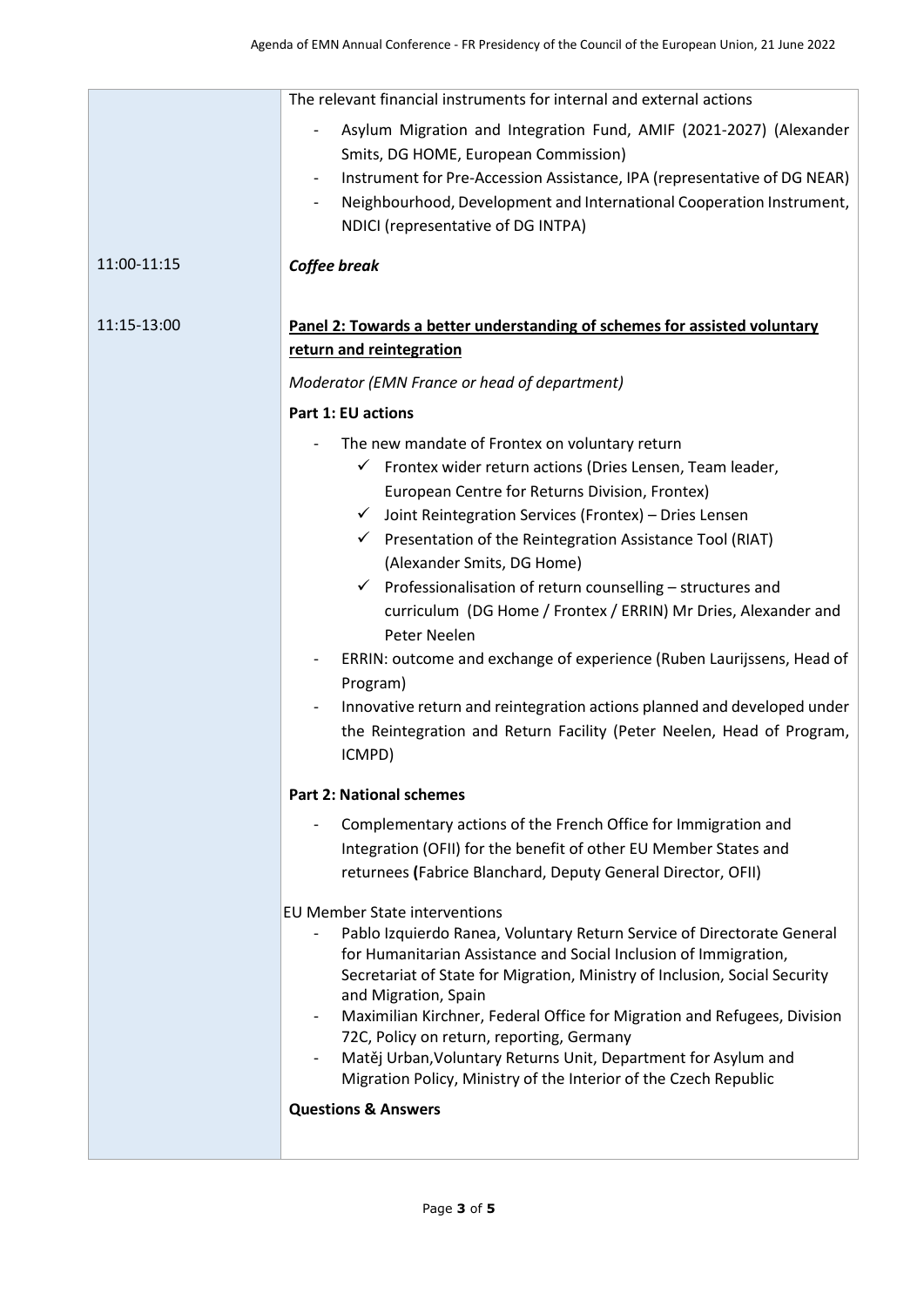| <b>Lunch break</b> |                                                                                                                                                                                                                                                                                                               |  |
|--------------------|---------------------------------------------------------------------------------------------------------------------------------------------------------------------------------------------------------------------------------------------------------------------------------------------------------------|--|
| 14:30-16:00        | Panel 3: Mapping of challenges and practices to promote voluntary return                                                                                                                                                                                                                                      |  |
|                    | Moderator (representative of EMN France)                                                                                                                                                                                                                                                                      |  |
|                    | Main findings of the EMN Inform on return incentives and motives for<br>decision-making on voluntary return from EU Member States (Martin<br>Stiller, Legal Associate, EMN Austria)                                                                                                                           |  |
|                    | Innovative initiatives:                                                                                                                                                                                                                                                                                       |  |
|                    | Belgium: Migrants' reach out programme (Jeroen Vandekerckhove,<br>$\overline{\phantom{a}}$<br>Project Officer, International Unit, FEDASIL)<br>Switzerland: digressive return assistance (Federal Department of Justice<br>and Police, State Secretariat for Migration, Directorate International<br>Affairs) |  |
|                    | Intervention of SEEFAR (Michele Anne Vennat, Senior Programme Manager)                                                                                                                                                                                                                                        |  |
|                    | Intervention by non-EU countries (Commissariat for Refugees, Republic of<br>Serbia)                                                                                                                                                                                                                           |  |
|                    | <b>Questions &amp; Answers</b>                                                                                                                                                                                                                                                                                |  |
| Coffee break       |                                                                                                                                                                                                                                                                                                               |  |
|                    |                                                                                                                                                                                                                                                                                                               |  |
| 16:15-17:30        | Panel 4: Reintegration programmes - towards a sustainable reintegration?                                                                                                                                                                                                                                      |  |
|                    | Moderator (representative of the sub-directorate for combatting irregular<br>migration, French Ministry of the Interior)                                                                                                                                                                                      |  |
|                    | Main findings of the European study EVALUA (Didier Leschi, General Director,<br>OFII)                                                                                                                                                                                                                         |  |
|                    | EU Member States' innovative practices :                                                                                                                                                                                                                                                                      |  |
|                    | South-South reintegration: the role of the OFII representations in<br>third countries to reduce the migratory flows in the Schengen area<br>(Geneviève Ortel or Thomas Péguy, DIRRI, OFII)                                                                                                                    |  |
|                    | Pre-departure entrepreneurial training project for Iraqi nationals<br>(Niina Lääperi, Senior Adviser, Reception Unit, Finnish Immigration<br>Service)                                                                                                                                                         |  |
|                    | Good practices in non-EU countries:                                                                                                                                                                                                                                                                           |  |
|                    | Armenia's national reintegration scheme with social aspects,<br>collaboration between the national immigration services and ERRIN,<br>(Haykanush Chobanyan, Head of Return and Reintegration Division,<br>Migration Service of Armenia)                                                                       |  |
|                    | Tunisia: reintegration scheme for Tunisian returnees supported by<br>the OFII (Nehed Rajhi, General Director, OTE - Office for Tunisian<br>nationals abroad)                                                                                                                                                  |  |